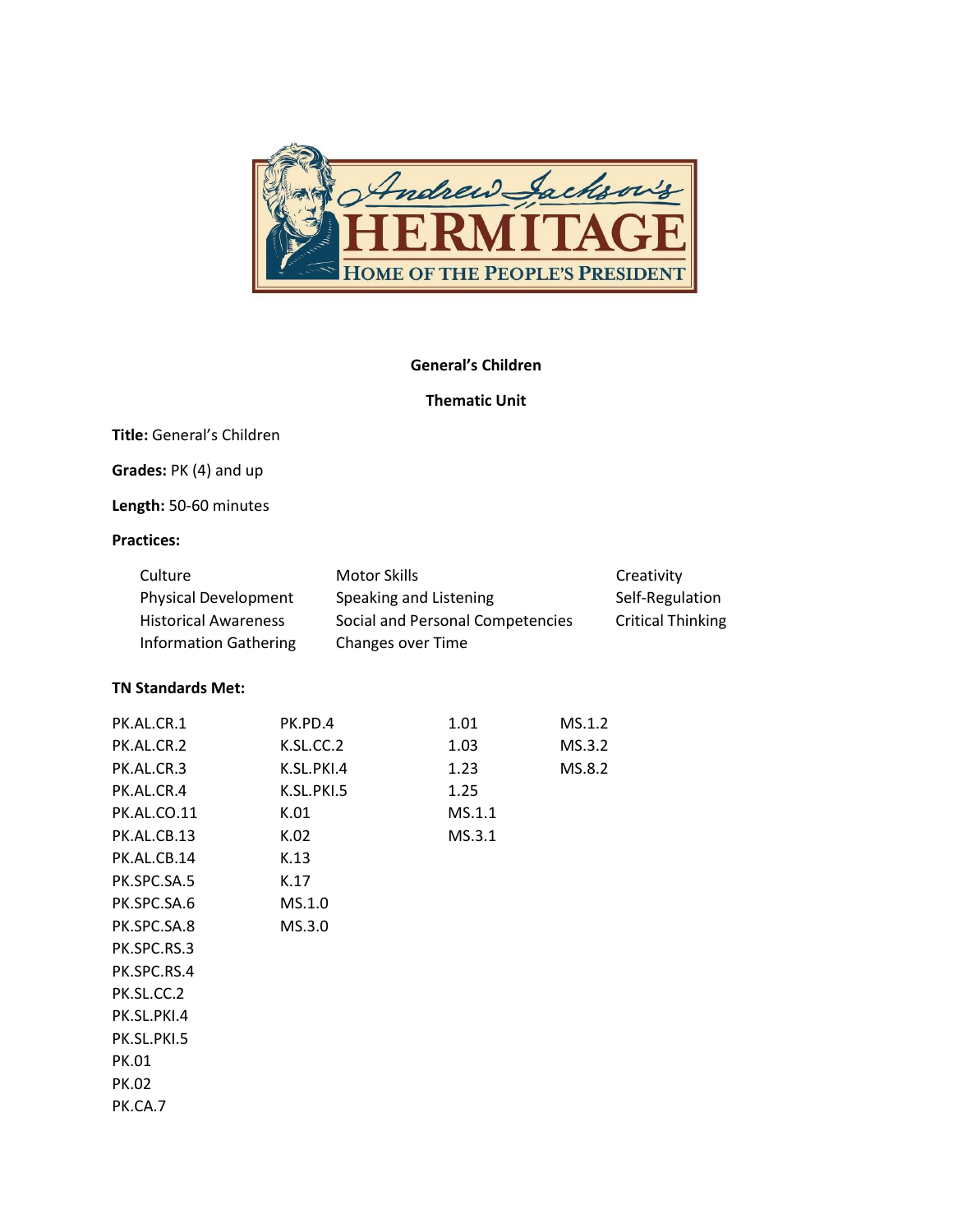What do we want them to know? Andrew and Rachel Jackson adopted and fostered several children while living at the Hermitage. These children would play and find ways to have fun on the plantation including using toys that were popular during the early 1800s. Even though children of The Hermitage lived before modern technology and forms of entertainment, playtime was still a part of their childhood. Children would not own as many toys as most children today, and imagination and creativity was needed to take the same toy and create different variations of the same game. Games of the past helped children develop language, math, science, physical education, and creative skills just as they do today.

Why do we want them to know it? Play is a critical staple of children's lives, regardless of time or culture. No matter what century people live in, play is a component of personal development. Play brings pleasure and fun, but it also develops motor skills, critical thinking, imagination and creativity. When combined with historical people and stories, play is a successful teacher for social studies practices.

How does this meet the mission of or connect to all the resources of the Andrew Jackson Foundation?

This program educates students about how the children fostered and adopted by Andrew and Rachel Jackson would play and what toys were common during that time. Play and exploration helps the AJF become an effective partner of educators and students alike.

### Additional resources/suggestions for teachers to use independently of our program:

- 1. Students can search for examples of toys and entertainment that the Jackson children used while inside the mansion.
- 2. While touring Alfred's Cabin, First Hermitage, and Field Quarter have students look for examples of how enslaved children and adults played games and entertained themselves. Can you compare and contrast playtime experiences?
- 3. In the classroom or at home, have students try creating play with basic, household items. Recycling bins can be a good place to find materials!
- 4. The games and toys used in our program can easily be duplicated during class recess or used in various ways for instructional periods (for example, language and spelling games). Instructions will be found at the end of this packet.

#### Summary

This class is designed to meet educational standards for ages PreK (4) through Grade 2 but is a popular choice for students at all levels. It focuses on the importance of play as an educational and development tool, as well as comparing and contrasting how children from Andrew Jackson's lifetime and children from today create play. After a brief discussion on childhood in the present and past, children will be led through simple school games of Jackson's day, followed by a free play period in which children are encouraged to create their own game with basic materials and peer collaboration. The class lasts approximately 50-60 minutes. It can easily be adapted for groups with less time.

#### Introduction

Andrew and Rachel Jackson had one adopted son and they fostered and housed dozens of children throughout their lifetimes. Children's lives were comprised of work, school, family time, religious instruction, chores, and play. Several different types of toys were available to them that were popular during the early 1800s and some of these toys are still used today. Before electricity and mass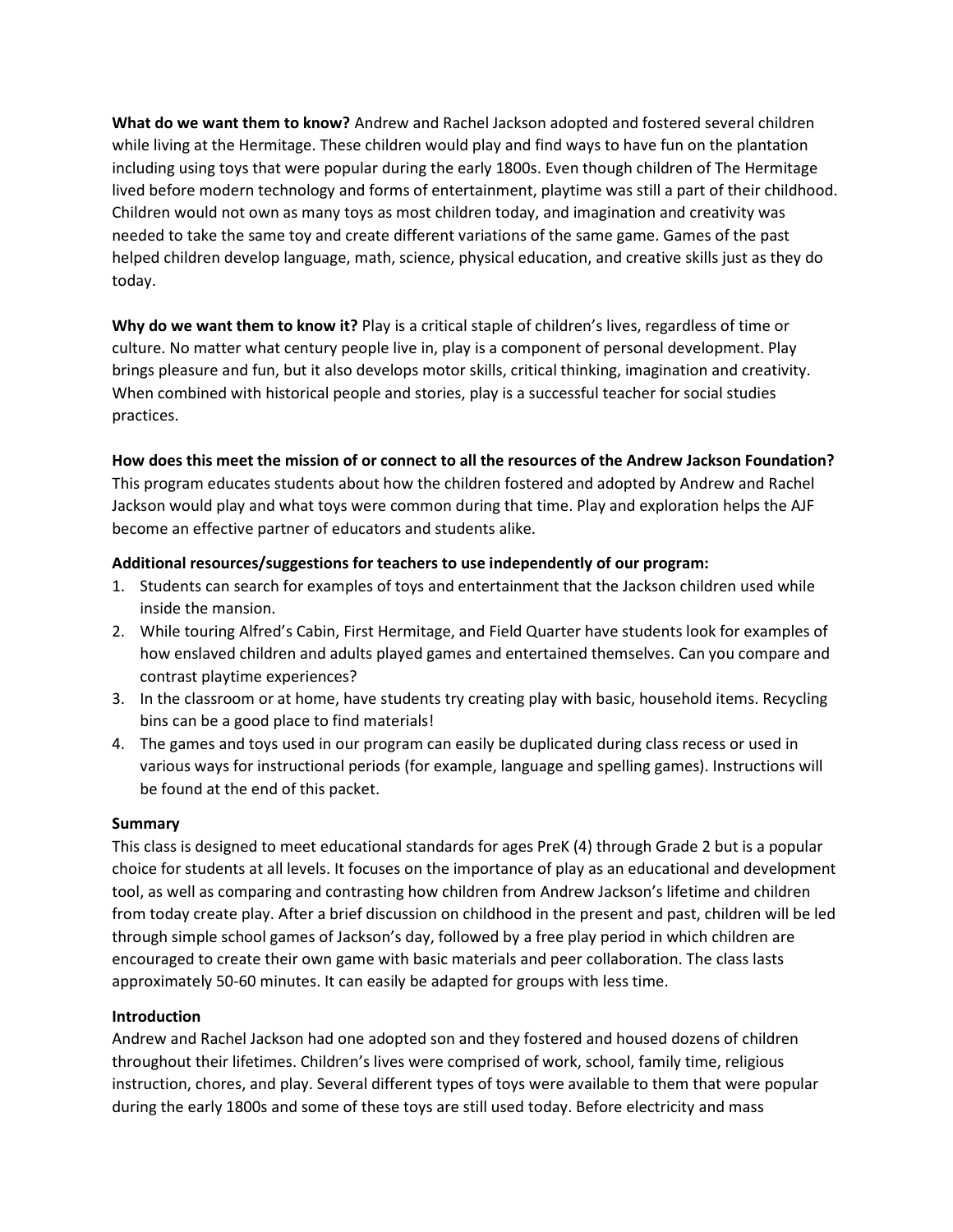production, the amount and types of toys available to the Jackson children would be more limited than today. This limitation encouraged children to be creative to create different games and ways to play with the same toy.

### Rain Plan

Field trips proceed rain or shine. This class is conducted completely outside in front of the Education Center but can be moved under cover during bad weather. Small modifications may be made to the games and toys as the space allows. Severe weather may lead to rescheduling. If bad weather is expected in advance, the Cabin by The Spring can be reserved for the program and for lunches.

### Introduction to Class: Time limit, 10-15 minutes

- 1. The class session begins on the lawn in front of the Education Center. Typically, this class doesn't come inside. Teachers and adults may leave jackets, bags, etc. in the classroom if available.
- 2. Gauge the children's knowledge of The Hermitage/Andrew Jackson/the 19<sup>th</sup> century. Clarify misunderstandings or provide a simple explanation of life at The Hermitage and who lived here. (Remember these are 4 through 7-year olds!)
- 3. Transition to instruction. Below are some sample questions that will work for 4-7 year olds:
	- A. Do you suppose kids who lived 200 years ago did work? School? Chores? Play? Have friends?
	- B. Tell me about what is like to be a little kid? What sorts of things do you do each day?
	- C. What do you think is the best part of your day? The most fun thing to do each day?
	- D. Play time helps us use up all the energy we feel inside but it also helps us learn and explore new ways of doing things. It helps our brains get smarter. It helps our bodies grow strong and able to move in all sorts of ways. It helps us learn how to follow rules and instructions. It helps our imaginations grow!

# Games: Time limit, About 15-20 minutes

Today, we are going to try two games that kids your age played long ago when Andrew Jackson was still alive, more than 200 years ago. There was a very important book available to help you learn games: It was called The Girl's Own Book. (Show book.) You might even recognize some of them!

Play two games from the list below, based on motor skills or language development. Options for games include: (All can be found in Lydia Maria Child's The Girl's Own Book)

- Mother May I? or Simon Says (All ages)
- Blind Man's Bluff (All Ages)
- Fly Away, Pigeon! (All ages)
- Statues (All ages)
- Alphabetical Compliments  $(1<sup>st</sup>$  and up)
- $\bullet$  Old Man in His Castle (1<sup>st</sup> and up)
- $\bullet$  Buz! (2<sup>nd</sup> and up)

# Toys: Time limit, About 15-20 minutes

After the games conclude, select five or six toys to introduce to the group. Options include:

- Hoop and Stick
- Graces (K and up, only)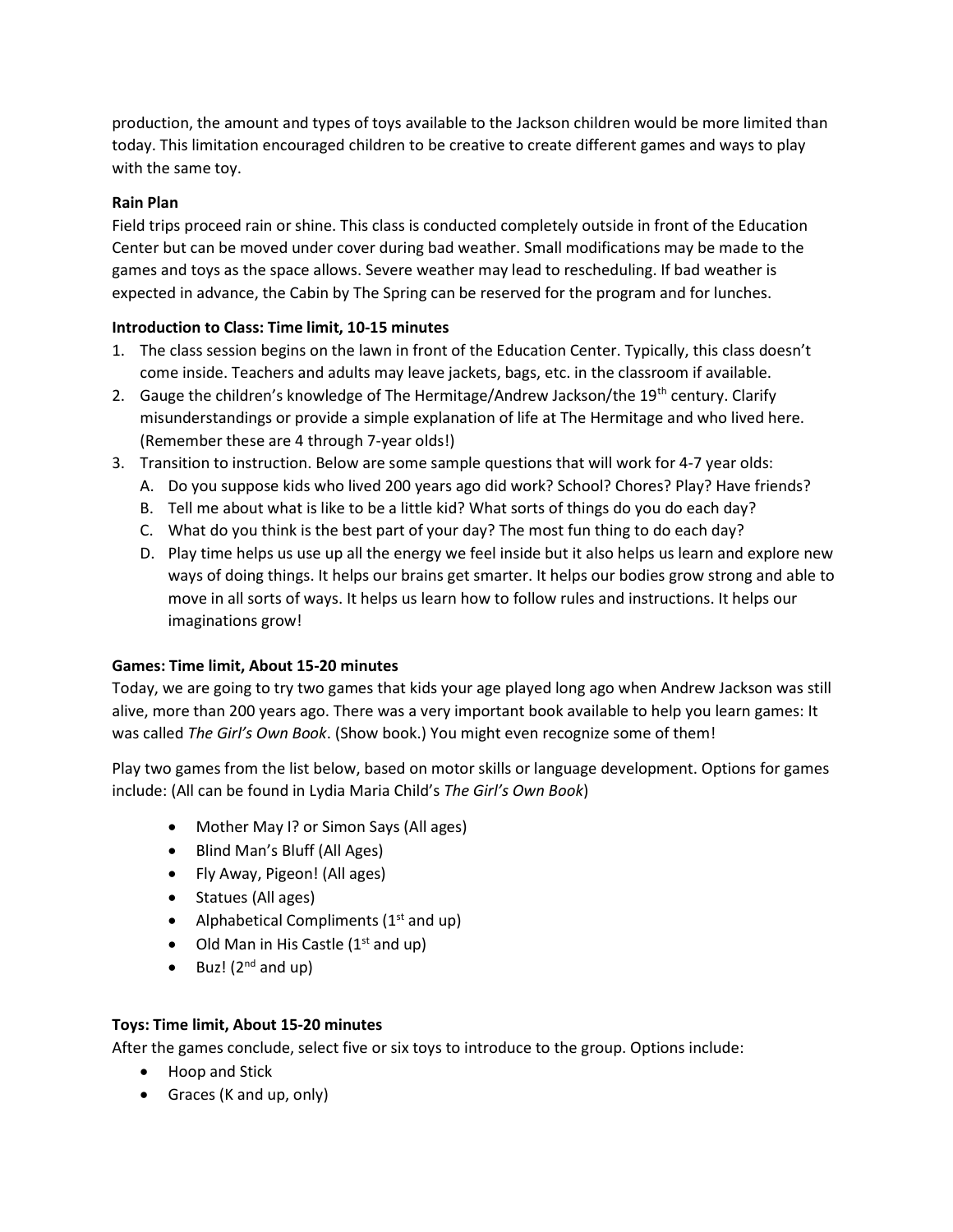- Yo-yo
- Ball and Cup
- Jacob's Ladder
- Board games
- Wooden Mazes
- Jacks

Give the children a few minutes to play (about 10 minutes), then regroup and ask them to invent a new game, using the toys available and their friends. This will need more coaching for the PreK and K groups. Try to keep the game invention time to about 7 minutes. Have the children share their invented games with the class. Not all may wish to participate; encourage, but don't force it.

# Conclusion: Time limit, 8-10 minutes

A few simple questions and observations should conclude this program neatly:

- 1. Did you play something you have never played before? Did you play something similar?
- 2. What was hard about the games and toys?
- 3. Did you know we would play games about math or words or how to follow rules?
- 4. Did you like to play with your friends or by yourself? Why or why not?
- 5. How hard was it to follow the rules of each game? Sometimes it's hard to follow the rules when we want to win!
- 6. Would you like to know more about the kids who grew up at The Hermitage? As you go through the Mansion today, you will hear about three little children who grew up in the Mansion. Their names were Rachel, Andrew, and Samuel Jackson. Other children lived here as slaves, and even though their lives had hardship and hard work, they had time to play occasionally too. Keep your eyes open to find the ways all kids at The Hermitage enjoyed themselves.

# Bibliography

#### Primary Sources

1. Child, Lydia Maria. A Girl's Own Book. Boston, 1834. \*Reproduced by Applewood Books for Old Sturbridge Village.

# Secondary Sources

- 1. Kalman, Bobbie and Tammy Everts. Illustrated by Antoinette DeBiasi. A Child's Day. New York: Crabtree Publishing, Inc., 1994.
- 2. Kalman, Bobbie and David Schimpky. Old-Time Toys. New York: Crabtree Publishing, Inc., 1995.

# Game Instructions:

1. Simon Says!

One child is selected to be "Simon." Simon stands in front of the group, who are in rows, facing Simon. Simon gives orders that the entire group must follow, but ONLY if Simon begins the command with "Simon says…" For example: "Simon says, touch your head!" is to be obeyed but "Touch your head!" is not. The child who moves when Simon does not say is immediately eliminated from the game. Last player standing is the winner and has to become the next Simon.

2. Alphabetical Compliments (All ages)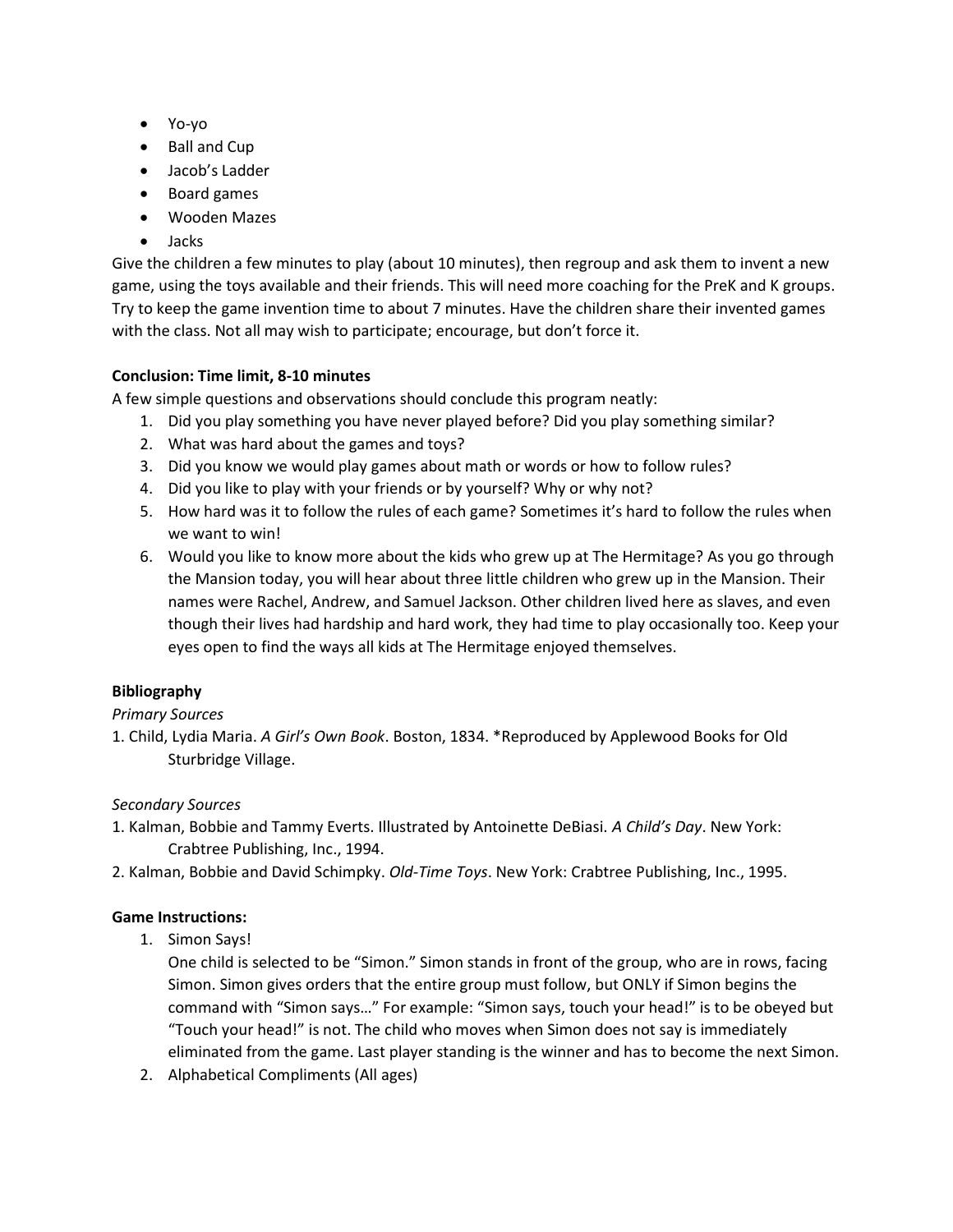A little girl says to her companion, "I love you, A, because you are amiable; B, because you are beautiful; C, because you are careful; D, because you are diligent; E, because you are elegant; F, because you are funny; and so on to the end of the alphabet. X is of course omitted, for no English word begins with that letter. Any letter omitted, or a reason given which does not begin with the letter you name, demands a forfeit.

--Lydia Maria Child, The Girl's Own Book, p. 20

- 3. Old Man in His Castle  $(1<sup>st</sup>$  and up)
- 4. Fly Away, Pigeon! (All ages)

The company are ranged in a circle, with one in the center, who places the forefinger of her right hand upon her knee and all the others put their forefingers around it. If the one in the center raises her finger, saying at the same instant, "Fly away, pigeon!" or "Fly away, sparrow!" the others must raise their fingers in the same manner; but if, for the sake of mischief, she exclaims, "Fly away, trout!" or "Fly away, elephant!" the others must be careful not to move their fingers, else they must pay a forfeit. That is, the fingers must all rise, if a creature is mentioned that can fly; and kept with great rapidity, it requires quick ears and quick thoughts. Sometimes things with fly only by accident are mentioned; such as a feather, a leaf, a sheet of paper, a thistle-down, a veil, etc. In this case, all the players never make up their minds soon enough; some fingers will rise, and some keep still; and often debates will rise to determine which is right. "I am sure a leaf doesn't fly," says one; "I am sure it does fly on the wind," says another, etc. The one in the center decides all disputed selections. This game brings laughing and forfeits in abundance.

--Lydia Maria Child, The Girl's Own Book, p. 35-36.

5. Buz!  $(2^{nd}$  and up)

This is a very lively and interesting game. Any number of children excepting seven, both boys and girls, seat themselves round a table or in a circle. One begins the game by saying, "One!" the little girl to the left says, "Two!" and so it goes round till it arrives at seven, which number must not be mentioned, but in place thereof the word "Buz!" Wherever the number seven occurs, or any number into which seven may be multiplied, "Bux!" must be used instead of that number. Such are the numbers 7, 14, 17, 21, 27, 28, 35, 37, etc. Anyone mentioning any number with seven in it instead of "Buz!" or calling out of her turn, or naming a wrong number, must pay a forfeit. After she has paid her forfeit, she calls out, "One!" and so it goes round again to the left, by which means each has to say a different number. When by a little practice the circle gets as high as seventy-one, then "Buz-one!" "Buz-two!" etc., must be used; and for seventy-seven, "Buz-buz!" and so on. If the person whose turn it is to speak delays longer than while anyone of the circle can moderately count five, she must pay a forfeit.

--Lydia Maria Child, The Girl's Own Book, p. 39

- 6. Statues (All ages)
- 7. Blind Man's Buff (All ages)

The ancient game is so well known that it needs but a brief notice. One of the company is blinded, and runs round to catch the others, who all try to keep out of his grasp, at the same time they go as near to him as they can. If he catches one, and cannot tell who it is, he must let her go, and try again. Sometimes a forfeit is paid in this case; but all the varieties of blind man's buff are usually played without forfeits. One fairly caught and known, must take the blind man's place.